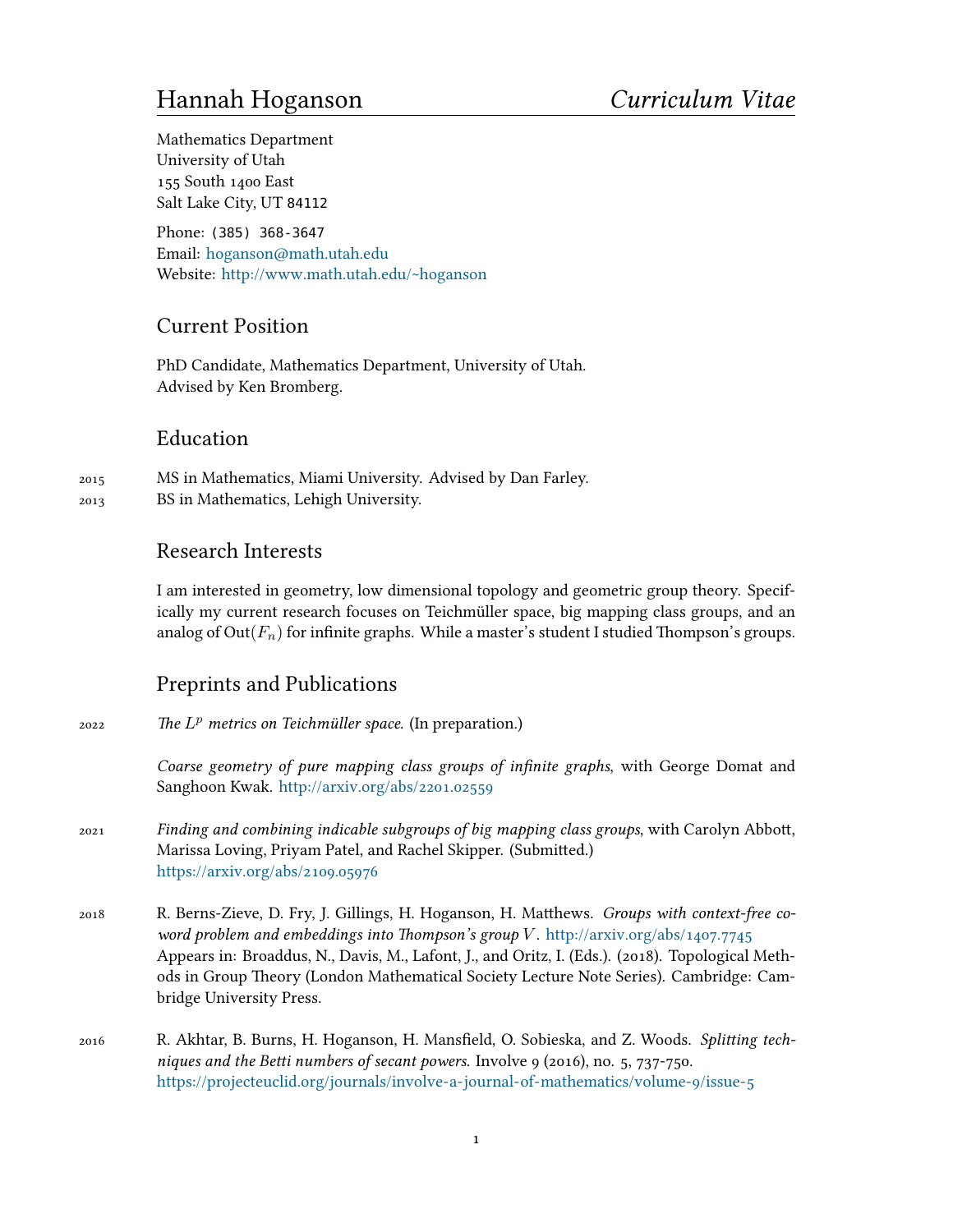#### Awards

AMS Virtual Grad Student Travel Grants to JMM, January 2022.

NSF Research and Training Grant Fellowship #1840190, University of Utah, Fall 2020, Spring 2020.

NSF Research and Training Grant Fellowship #1246989, University of Utah, Spring 2016, Fall 2015.

Zoltan Balogh Memorial Award in Recognition of Outstanding Scholarship, Miami University, awarded May 2015. *A memorial fund established to provide a yearly prize to students who have distinguished themselves, not only by excellent course work but also by going beyond the usual requirements for the degree.*

#### Talks

Invited Talks

<sup>2022</sup> *∗* AMS Spring Southeastern Sectional Meeting, special session "Trends in Teichmüller Theory".

*∗* University of Arkansas Topology seminar. February 10.

Groups and Dynamics Seminar at UT Austin. January 12.

*∗* "The *L <sup>p</sup>* metrics on Teichmüller space:" JMM special session on geometric group theory. (postponed.)

2021 "A Graph Analogue of Big Mapping Class Groups:" Big Surf Seminar, [http://fanoni.perso.](http://fanoni.perso.math.cnrs.fr/bigsurf.html) [math.cnrs.fr/bigsurf.html.](http://fanoni.perso.math.cnrs.fr/bigsurf.html)

> "Indicable Subgroups of Big Mapping Class Groups:" Topology Seminar at the Ohio State University.

> "The L<sup>p</sup> metrics on Teichmüller space:" Redbud Topology Workshop, Oklahoma State University (given virtually).

CONTRIBUTED TALKS

- 2020 "The *L <sup>p</sup>* metrics on Teichmüller space:" Topology Students Workshop, Georgia Tech (given virtually).
- 2014 "A Variation of Thompson's Group V with Context-free Co-word Problem":
	- 1. Algebra Seminar, Miami University.
	- 2. BUGCAT Conference, Binghamton University.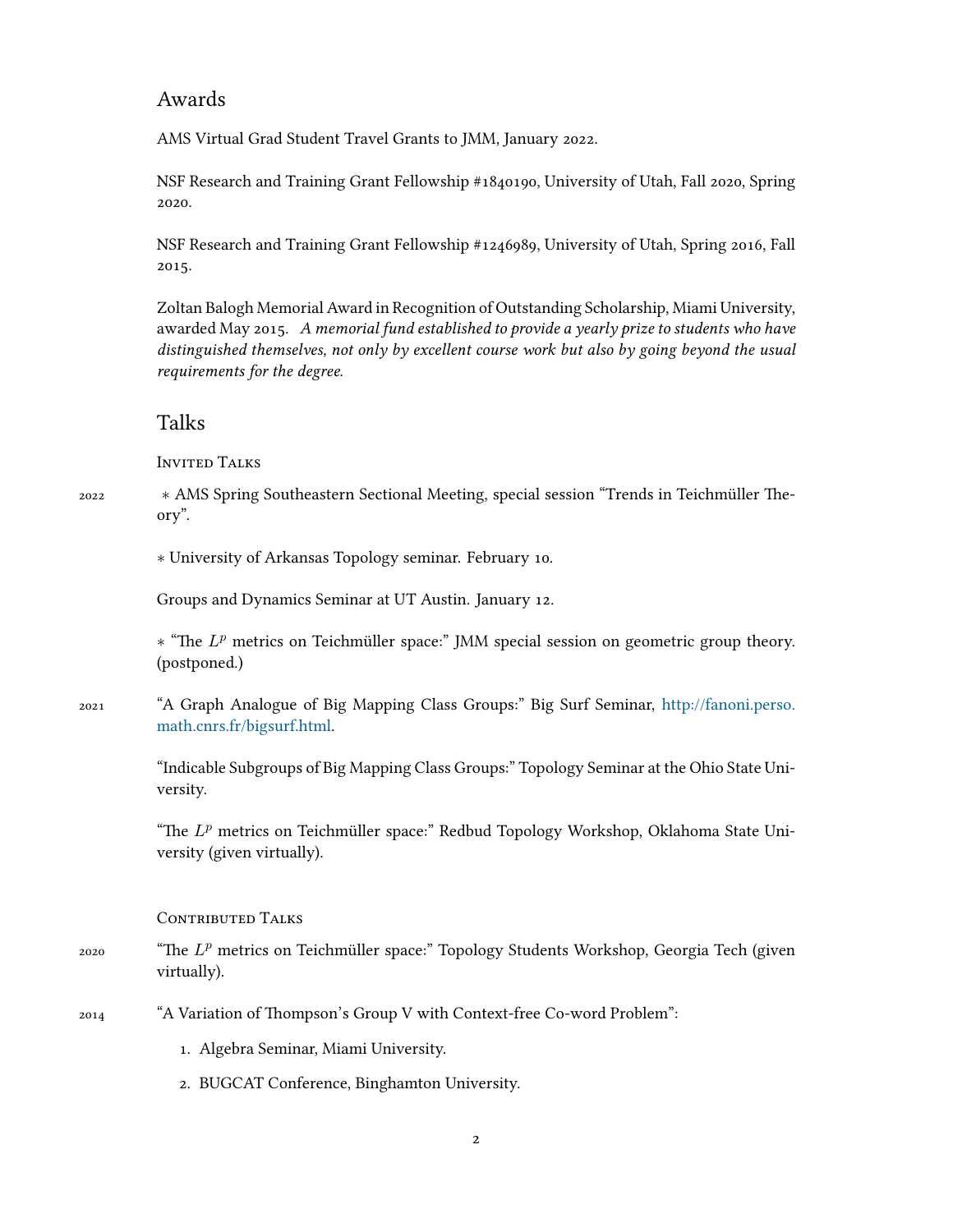| 2013 | "Identities in Quasigroups and Loops": JMM Undergraduate Poster Session.                  |
|------|-------------------------------------------------------------------------------------------|
|      | SELECTED EXPOSITORY TALKS AT THE UNIVERSITY OF UTAH                                       |
| 2019 | "Spectral Interpretations of Property $(T)$ ": Stallings Seminar.                         |
|      | "Proofs without Words": Undergraduate Student Colloquium.                                 |
|      | "Groups Quasi-Isometric to $\mathbb{H}^3$ Act Geometrically": Stallings Seminar.          |
| 2017 | "Euclidean Cone Metrics from Quadratic Differentials": Stallings Seminar.                 |
|      | "Contact Graph of a CAT(0) Cube Complex is Quasi-Isometric to a Tree": Stallings Seminar. |
| 2016 | "Venn Diagrams: Beyond Math 1030": Graduate Student Colloquium.                           |
| 2015 | "An Introduction to the Thompson's Groups": Mini-Max Dehn Seminar.                        |

# Conference Organization

<sup>2022</sup> *∗* Co-organizer for the conference *Workshop for Inclusive Teaching Practices.* At the University of Utah, Spring 2022.

2021 Co-organizer of the Infinite-type surfaces and big mapping class groups session of the Nearly Carbon Neutral Geometric Topology conference. Held virtually. <https://www.ncngt.org>

## Conferences Attended

| * AMS Spring Southeastern Sectional Meeting, special session "Trends in Teichmüller The-     |
|----------------------------------------------------------------------------------------------|
| ory". University of Virginia.                                                                |
| * Joint Mathematics Meetings. Seattle, Washington. (Postponed.)                              |
| Women in Groups, Geometry and Dynamics Research Retreat, Big Mapping Class Groups            |
| project. Glacier National Park, Montana.                                                     |
| Artin Groups, CAT(o) Geometry and related topics. The Ohio State University.                 |
| Nearly Carbon Neutral Geometric Topology. I was a co-organizer of the Infinite-type surfaces |
| and big mapping class groups session. Held virtually.                                        |
| Topology Students Workshop. Georgia Institute of Technology (held virtually).                |
| Young Geometric Group Theory IX. Saint-Jacut-de-la-mer, France.                              |
| Riemann Surfaces and their Moduli Spaces. University of Utah.                                |
| Wasatch Topology Conference. Midway, Utah.                                                   |
| Aspects of Geometric Group Theory. IHES summer school.                                       |
| Young Geometric Group Theory VIII. Bilbao, Spain.                                            |
| Wasatch Topology Conference. Midway, Utah.                                                   |
| Binghamton University Graduate Conference in Algebra and Topology. Binghamton Univer-        |
| sity, New York.                                                                              |
|                                                                                              |

# Undergraduate Advising

Mentor for the Directed Reading Program at University of Utah. Reading:

1. "Fractal Geometry: Mathematical Foundations and Applications" by Kenneth Falconer, Fall 2022.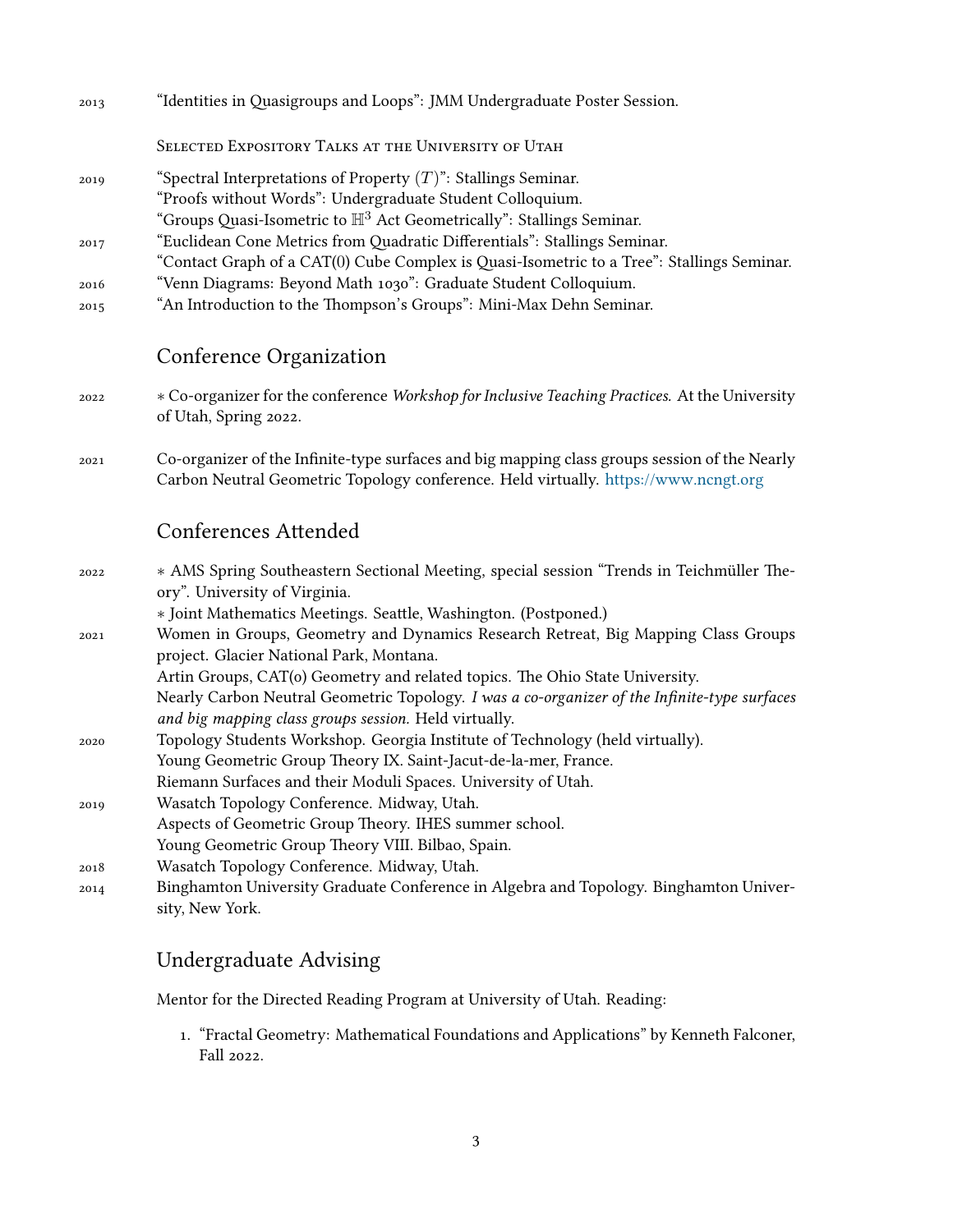- 2. Assorted Readings on Thompson Groups, Amenability, Property (*T*), PL-Morse theory, Spring 2020.
- 3. "Heads or Tails: An Introduction to LimitTheorems in Probability" by Emmanuel Lesigne, Fall 2019.
- 4. "Riemannian Geometry" by do Carmo, Spring 2019. (co-advisor with James Farre.)

SUMSRI: Summer Undergraduate Mathematical Sciences Research Institute at Miami University. (REU)

- 1. Graduate Advisor, Summer 2015.
	- "Quasi-Automorphism Groups of Type *F∞*"
	- "Discrete Morse Theory and Fundamental Groups in Moduli Spaces of Planar Linkages"
	- "Rational Homology and Discrete Morse Theory on Thompson's Group *T*"
- 2. Graduate Advisor, Summer 2014. "Groups with Context-Free co-Word Problem and Embeddings into Thompson's Group *V* "
- 3. Graduate Advisor, Summer 2013. "Betti Numbers of Splittable Graphs"
- 4. Participant, Summer 2012. "Identities in Quasigroups and Loops"

#### Teaching

University of Utah

- Calculus III: Spring 2021
- Business Algebra: Summer 2019
- Calculus I: Spring 2019
- Engineering Calculus II: Spring, Summer and Fall 2017, Summer 2018, *∗* Spring 2022
- Introduction to Quantitative Reasoning: Fall 2016

#### Miami University

- Calculus I: Spring 2015
- Precalculus: Fall 2013, Spring 2014, Fall 2014

#### **MISCELLANEOUS**

- Math 13: A one week intensive bridge course for students transitioning from a traditional Calc I course into Engineering Calc II. January 2022, University of Utah.
- Complex Analysis qualifying exam preparatory sessions. August 2021, University of Utah.

*Note: I was the instructor of record for all the above courses.*